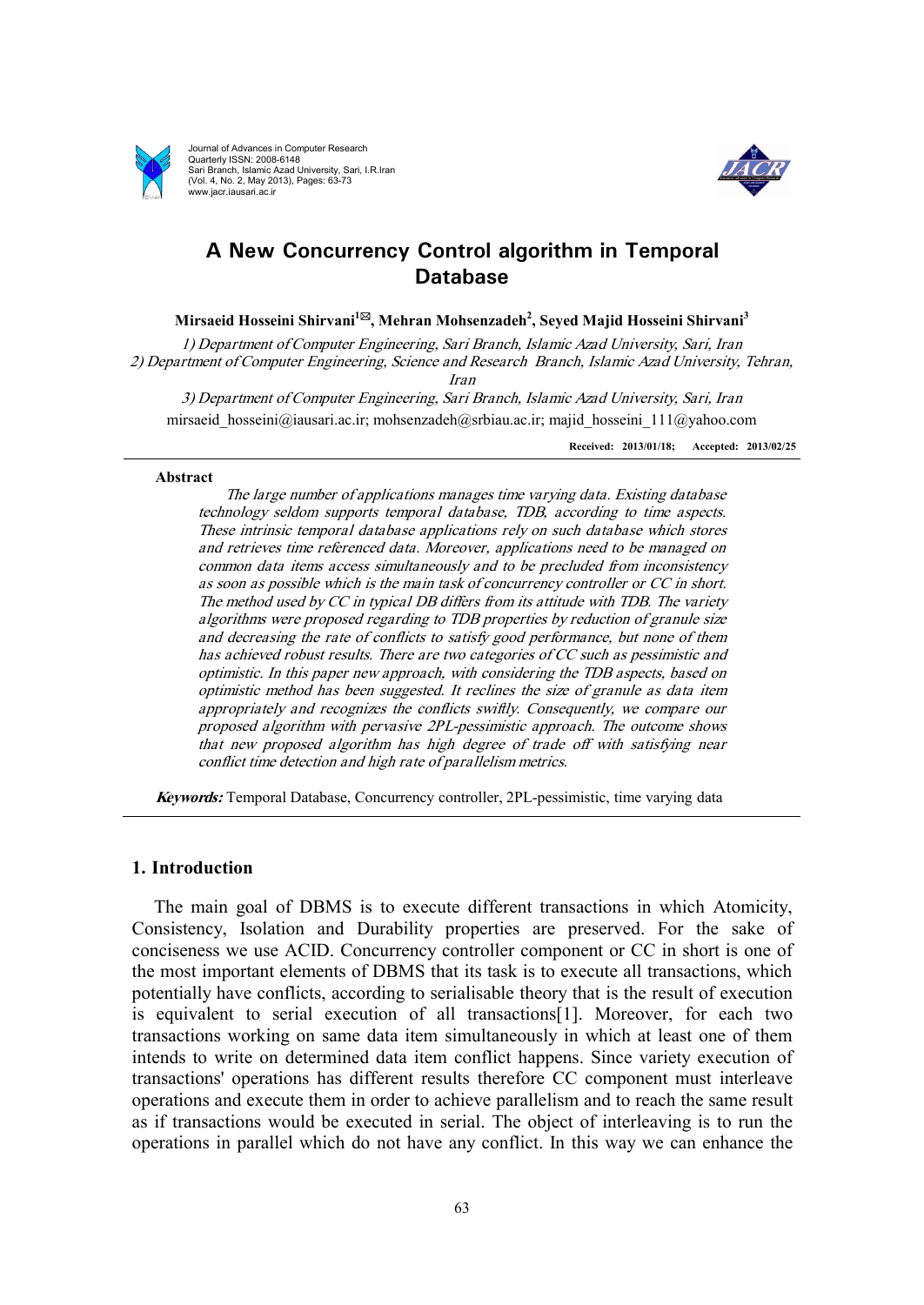rate of parallelism. In order to manage data which are associated to time and time history for retroactive TDB is widely being used[2,3,4,5,6]. The large numbers of database applications are temporal in nature such as financial applications like portfolio management, banking, accounting, personnel record keeping and scheduling applications like hotel reservation, airlines, trains and so on[7]. In the aforementioned circumstances applications rely on such database which stores and retrieves time referenced data. Concurrency controller's task is so sophisticated. There are two categories for CC such as optimistic and pessimistic[8]. In optimistic approach, requested resources are simply dedicated to transactions, before commit operation, database soundness will be audited. On the other hand, allocating the resources will be probed against requesting resources in pessimistic. Indeed, it will be investigated whether in this moment is there any conflict or not. This work happens periodically during time slice. Each approach has some merits and demerits. In optimistic method with reduction of granule size, not only we can decline the rate of conflicts, but also we can ameliorate the degree of parallelism[8]. Although its weakness is high rate of abortion and long time that resources take to be locked during validation phase for the sake of prevention of the other transaction access. On the other hand, pessimistic method can recognize conflicts as soon as possible, but the sole shortcoming is low degree of parallelism[9]. The aim of this paper is to represent a new method based on optimistic approach in order to brisk conflict detection and enhancing the degree of parallelism with appropriate decreasing of granule size. In this way we apply serializable theory as strong formal verification tool[10]. The rest of this paper is organized as follows. In section two, temporal database semantics is described. Afterward in section three, new suggested algorithm is brought in details. Consequently, noticeable results are elaborated in section four and remarkable sum up is taken into account in conclusion section.

## **2. Temporal DB semantics**

The main core of TDB concentrates on data independent modeling which associates time and facts. Database which models and stores the portion of real world is so-called modeled entities or micro real world[11]. Real world's aspects are represented with different structures named by database entities. The term "fact" is used for each logical statement that can be assigned by true or false. There are other features related to facts like valid time and transaction time[12,13]. Valid time covers past, present and future[11]. It is the time that the fact is true in real world. All facts have valid time and it is usually defined by users and for the sake of some reasons it may not necessarily be recorded in DB. The next is transaction time which the fact is current in database. Despite valid time, transaction time of each database entity related to objects and values is not necessarily logical statement. Transaction time is duration from insert to delete. Consequently, this aspect makes the deletion to be completely logical rather physical. It means physical deletion is not applied and the record stays in DB, but its belonging to current state is ceased. Transaction time provides time varying state of DB whereas keeping track and responsibility are important. Whenever data are facts transaction time seems to be redundant and in this case valid time and transaction time are the same. Anyway, we use both transaction time and valid time as bitemporal aspect[11]. Unlike valid time, transaction time is determined by DBMS and includes begin of creation through end of current time. Time has different aspects like current time that we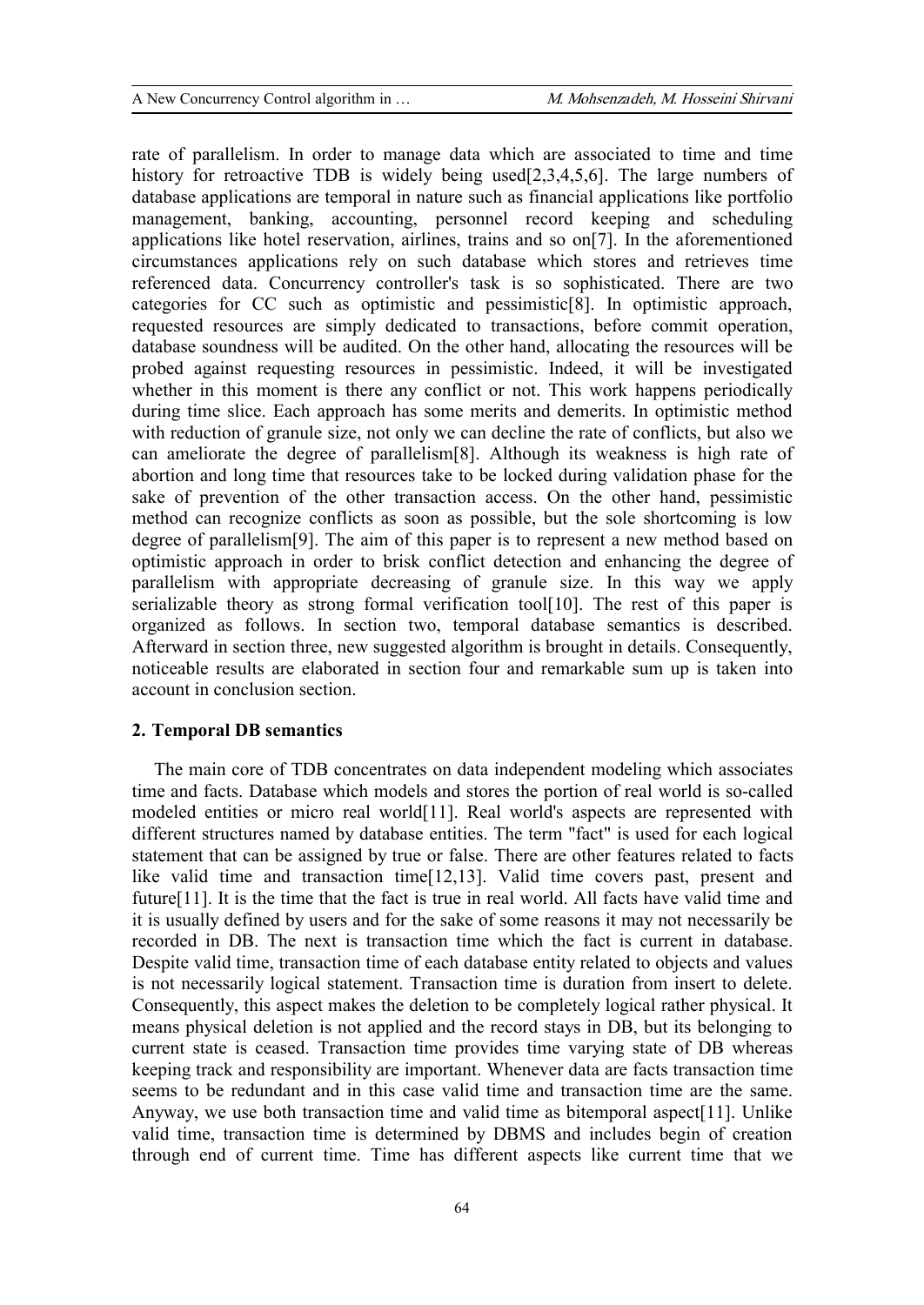nominate it "now"[14]. The time "now" is unique and it does not have reuse property. According to TDB features, usage of relational model for modeling, storing and reporting is a daunting task[15]. In TDB another model is applied. Reference in [16] implies several models. For instance, consider a video store that hires out video CDs and customers have unique CustomerID and rented CD has TapeNum as unique key. The aim is to store and retrieve the CDs rented during May 2007. On second of May customer C101 rents CD T1234 for three days long. This CD returns on  $5<sup>th</sup>$ . Also, on  $5<sup>th</sup>$ customer C102 rents CD T1245 for open ended return, but it returns on  $8<sup>th</sup>$ . On  $9<sup>th</sup>$ , customer C102 rents CD T1234 to be returned on  $12^{th}$ . On  $10^{th}$  rental CD is extended to  $13<sup>th</sup>$ , but it does not return until the  $16<sup>th</sup>$ . Video store keeps the records of rental DCs in a typical relation named by CheckedOut. Figure1 illustrates scenarios regarding to Bitemporal Conceptual Design Modeling that for abbreviating we nominate it BCDM[16].

| CustomerID                   | TapeNum           | Τ                                                                                     |
|------------------------------|-------------------|---------------------------------------------------------------------------------------|
| C <sub>10</sub> <sup>1</sup> | T <sub>1234</sub> | $\{(2, 2), (2, 3), (2, 4), (3, 2), (3, 3), (3, 4),$                                   |
|                              |                   | , (UC, 2), (UC, 3) (UC, 4) }                                                          |
| C <sub>102</sub>             | T <sub>1245</sub> | $\{(5,5), (6,5), (6,6), (7,5), (7,6), (7,7),$                                         |
|                              |                   | $(8, 5), (8, 6), (8, 7), \ldots, (UC, 5), (UC, 6), (UC, 7)$                           |
| C <sub>102</sub>             | T <sub>1234</sub> | $(9, 9)$ , $(9, 10)$ , $(9, 11)$ , $(10, 9)$ , $(10, 10)$ , $(10, 11)$ , $(10, 12)$ , |
|                              |                   | $(10, 13), \ldots, (13, 9), (13, 10), (13, 11), (13, 12),$                            |
|                              |                   | $(13, 13), (14, 9), \ldots, (14, 14), (15, 9), \ldots, (15, 15), (16, 9),$            |
|                              |                   | $\ldots$ , (16, 15), $\ldots$ , (UC, 9), $\ldots$ , (UC, 15)                          |

*Figure1. Bitemporal Conceptual CheckedOut* 

This model stamps tuples in the form of ( *tt, vt* ) which is correspondent to facts and attribute *<sup>T</sup>* is used for it. Timestamps as ordered pairs ( *tt, vt* ) in *<sup>T</sup>* means that at the current time *tt* represented fact is validated at time *vt*[17]. Special value "Until Changed", *UC*, is the symbol that includes the related facts which remain as a portion of DB in current state and appear in ordered pair of each time. Figure2 depicts three timestamps graphically which are bitemporal elements.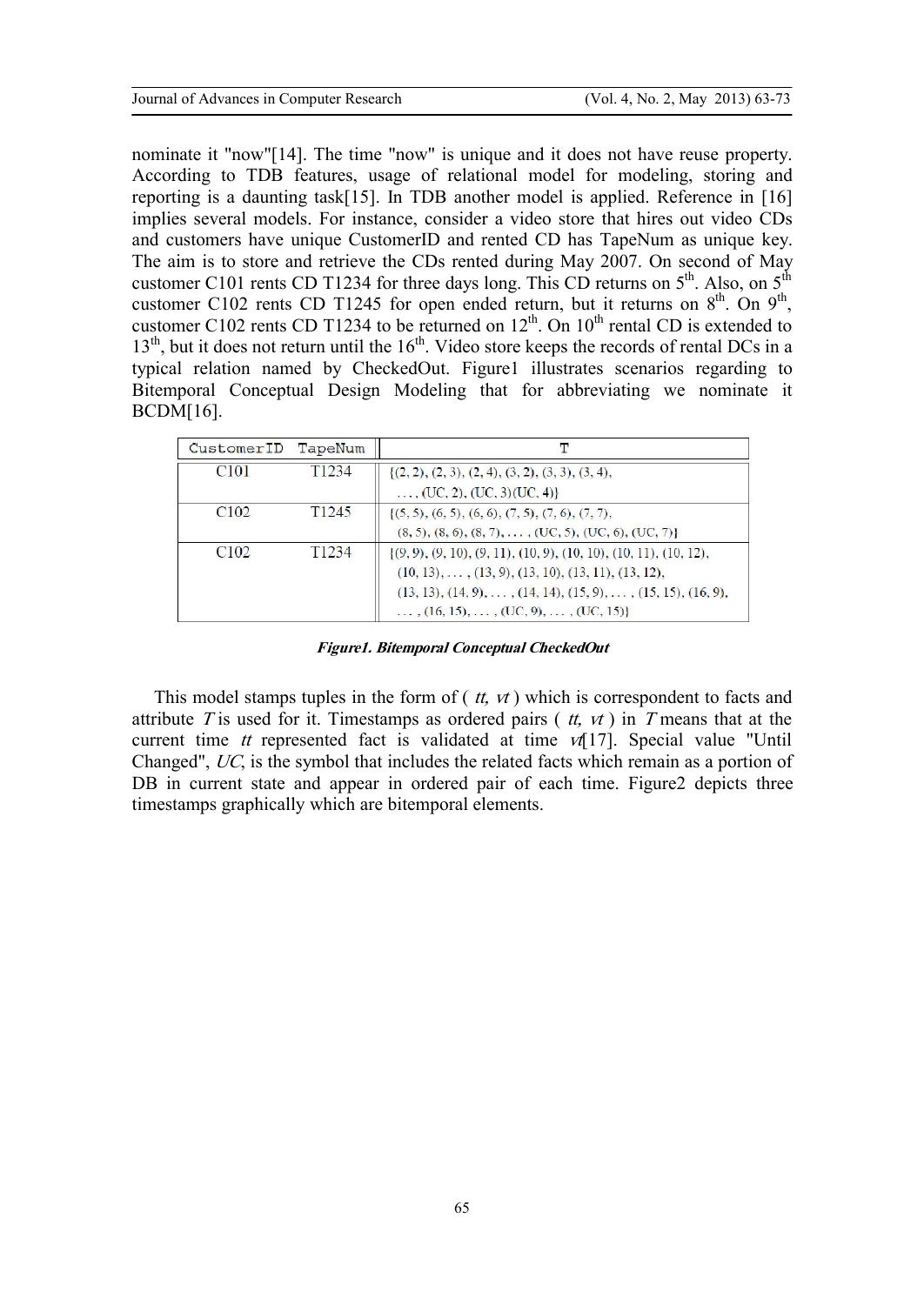

*Figure2. Time stamps value according to scenarios* 

In general, time domain is continuous, but in two dimensional space with transaction time and valid time. Arrow direction toward right is used for *UC*. Although the relation seen in figure1, which is in BCDM model, is in 1NF (First Normal Form) level, but if the length and volume of tuples alternate then its management is impractical. There arebetter representations for this goal. Figure3 presents diverse data modeling for same temporal information.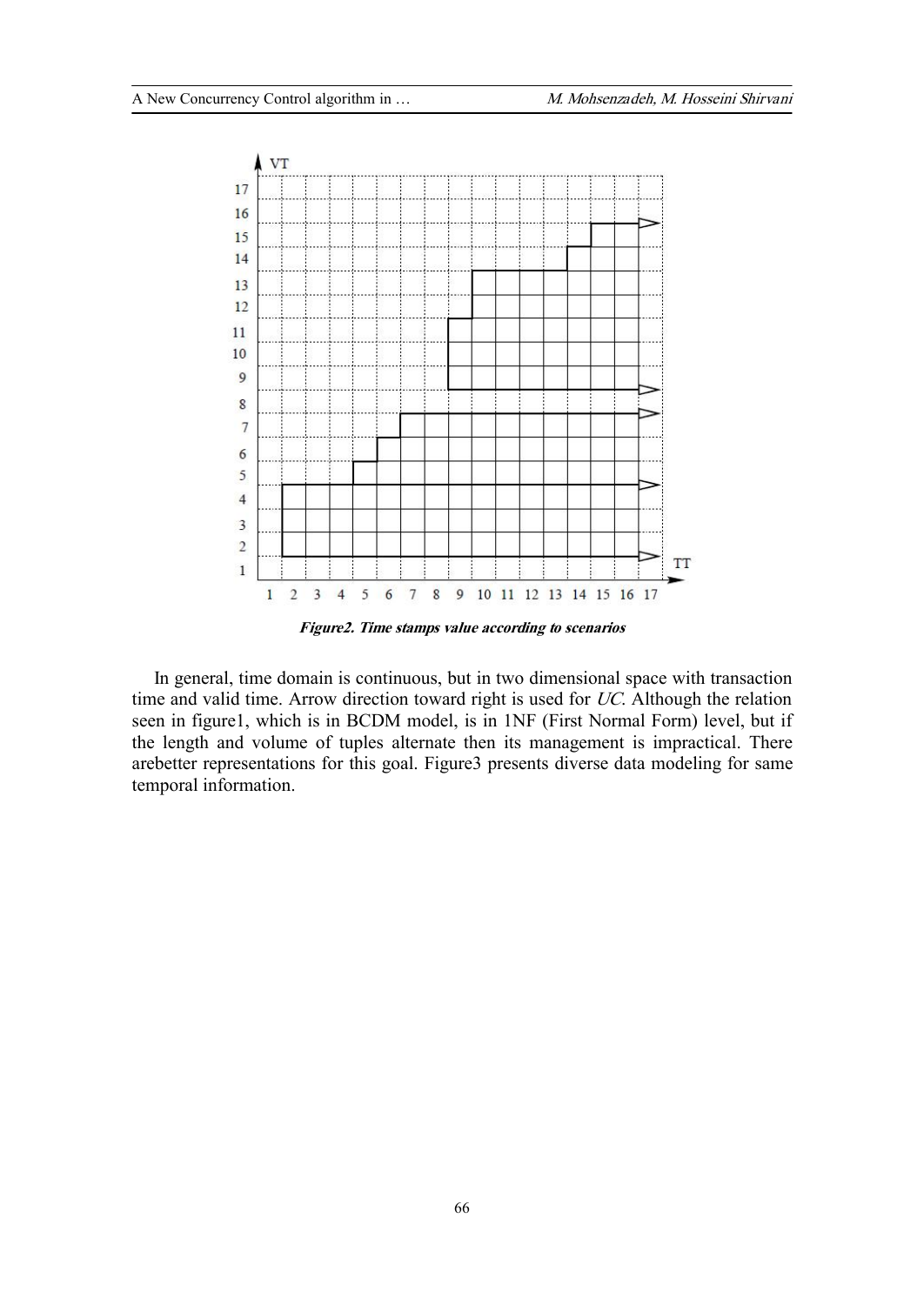| CustomerID       | TapeNum           | $T_{s}$       | $T_e$ | $V_{\rm s}$   | $V_e$ |
|------------------|-------------------|---------------|-------|---------------|-------|
| C <sub>101</sub> | T1234             | $\mathcal{D}$ | UC    | $\mathcal{D}$ |       |
| C <sub>102</sub> | T <sub>1245</sub> | 5             | 7     | 5             | now   |
| C <sub>102</sub> | T <sub>1245</sub> | 8             | UC    | 5             |       |
| C <sub>102</sub> | T1234             | $\mathbf Q$   | 9     | 9             | 11    |
| C <sub>102</sub> | T1234             | 10            | 13    | 9             | 13    |
| C <sub>102</sub> | T <sub>1234</sub> | 14            | 15    | 9             | now   |
| C <sub>102</sub> | T <sub>1234</sub> | 16            | UC    | 9             | 15    |

| CustomerID                                        |                  | TapeNum                     |                   |  |  |  |  |  |
|---------------------------------------------------|------------------|-----------------------------|-------------------|--|--|--|--|--|
| $[2, Now] \times [2, 4]$                          | C <sub>101</sub> | $[2, Now] \times [2, 4]$    | T <sub>1234</sub> |  |  |  |  |  |
| $[5,7] \times [5,\infty]$                         | C <sub>102</sub> | $[5,7] \times [5,\infty]$   | T <sub>1245</sub> |  |  |  |  |  |
| $[8, Now] \times [5,7]$                           |                  | $[8, Now] \times [5,7]$     |                   |  |  |  |  |  |
| $[9,9] \times [9,11]$                             |                  | $[9,9] \times [9,11]$       | T <sub>1234</sub> |  |  |  |  |  |
| $[10,13] \times [9,13]$                           |                  | $[10,13] \times [9,13]$     |                   |  |  |  |  |  |
| $\left[14,15\right] \times \left[9,\infty\right]$ |                  | $[14,15] \times [9,\infty]$ |                   |  |  |  |  |  |
| $[16, Now] \times [9, 15]$                        |                  | $[16, Now] \times [9, 15]$  |                   |  |  |  |  |  |
|                                                   |                  |                             |                   |  |  |  |  |  |

*Figure3. Two different data modeling for CheckedOut* 

In Figure 3.a, it have used fix length for tuples whereas attributes  $T_s, T_e, V_s$  and  $V_e$  are transaction start time, transaction end time, start of valid time and end of valid time respectively[18]. In Figure3.b, the relation does not belong to 1NF level and has low performance. In spite of BCDM model where relation must be updated for each clock tick, relations remain updated in two last models with using the term "now". After database introduction, we should specify concepts and operations in TDB. Concepts include Generic Key (GK), every combinatorial of attributes, is unique without temporal considerations[2]. For instance, in bitemporal relation in figure3.a for rental videos the GK is combinatorial of CustomerID and TapeNum. The next concept is General Tuple (GT). GT is every set of tuples with the same GK. In Temporal relation CheckedOut of figure3.a the fourth tuple through the end pertain to the same GT. Operations are Read, Insert, Delete and Update that are defined below:

Read( *R, Sel\_cond[ , ts[ , te ]]*) Insert( *R, gk, vts[ , vte ][ , attribute-name:data-value]* )

Delete( *R, Sel\_cond[ , ts[ , te ]]*)

Update( *R, Sel\_cond[ , ts , te ] , attribute-name: data-value[ ,attribute-name: data-value]* )

In Read operation transaction  $T_i$  requests to read from tuples of relation  $R$  that satisfysel condcondition during the interval [ts,te]. The concurrency controller receives "Readmessage( $T_i$ , Rel, gk, vts, vte)" for each selected valid tuple that has gk as its GK. Moreover, the period [vts, vte] is the time overlap between read operation and valid time of specified tuple. Insert operation details are the same as Read operation. In Delete operation transaction  $T_i$  requests to delete tuples from relation  $R$  whereas sel cond is satisfied and valid time belongs to interval [ts, te]. Concurrency controller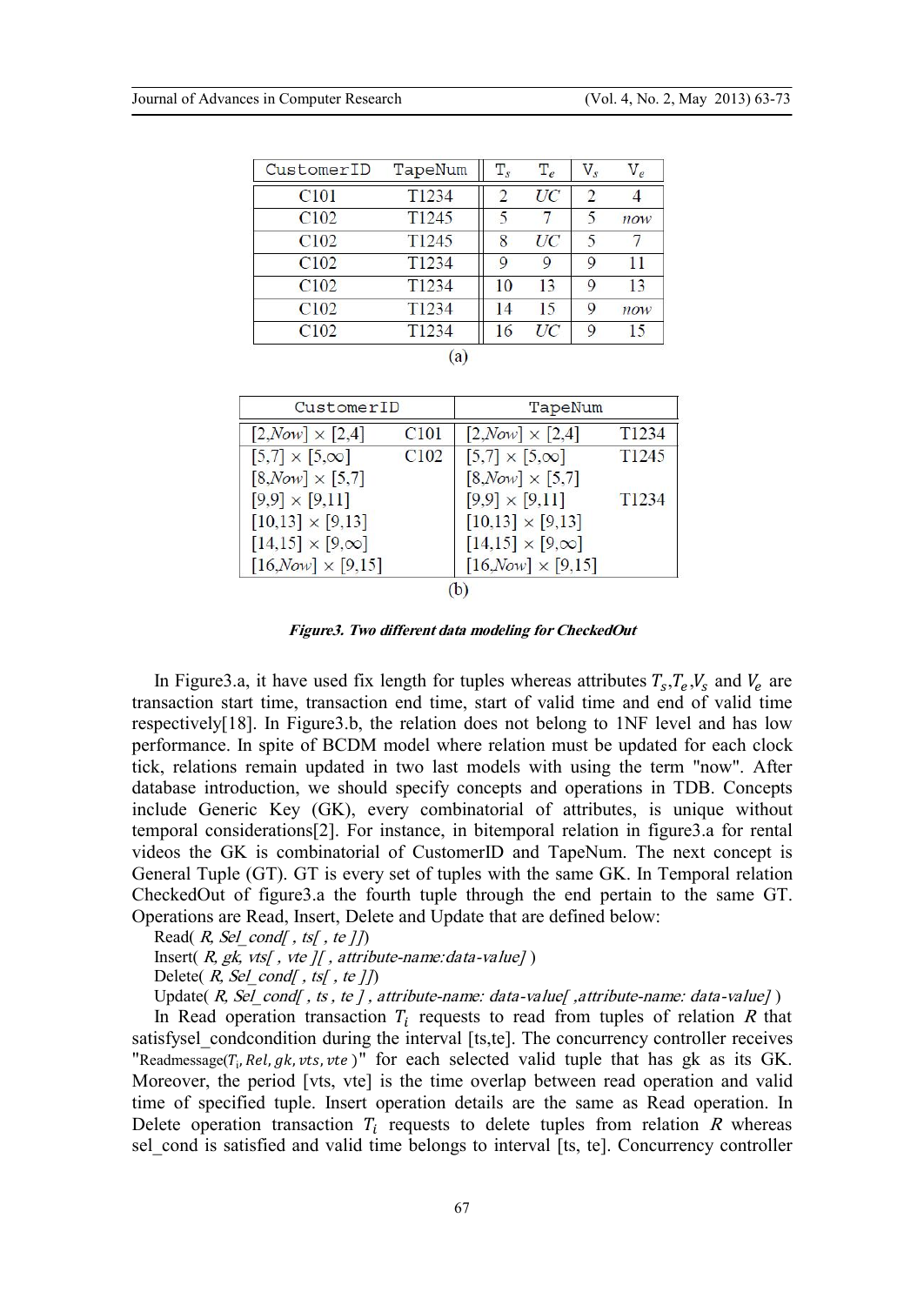receives "Deletemessage $(T_i, Rel, gk, vts, vte)$ " for every deleted generic tuple. Update operation details are the same as delete operation.

## **3. Our New Suggested Algorithm**

Inasmuch as both optimistic and pessimistic approaches have some weaknesses we must opt the method that is compatible with time aspects and TDB features and has low shortcoming. In optimistic method data item blocking technique is used for inconsistency prevention. This technique decline degree of parallelism and makes deadlock too, so for these reasons the optimistic method is more appropriate as seen in delete and update operation details in the VTR and BTR case, only valid data during valid time interval is changed. Moreover, since query is based on portion of time therefore this interval should be considered for concurrency controller[19,20]. In this case it is better to take into account time interval as granule rather tuples or other data items. In this paper to cope on optimistic weakness we have applied end of transaction marker technique, EOT technique, to release locked resources as soon as possible in the validation phase. To preclude false conflict detection we use time interval for every GT as granule and in this way we can decrease the rate of abortions. Granule state changes are achieved according to portion of time. For instance, in relation CheckedOut after execution of operation "Update(CheckedOut, "CustomerID=C102", 2, 4, TapeNum: T1245)" only valid data during [2, 4] interval are updated thus interval [2, 4] is considered for concurrency controller. So, in BTR case, granule is defined as Granule:  $(R, g k, T_i)$  whereas *R* is relation name, gk is generic key and  $T_i$  includes time interval. Optimistic concurrency controller should define four different sets for each operation in Bitemporal Relation Model, one for read set and three for write sets. The sets are  $\text{RS}_{\text{i}}($  Read set of  ${T}_{i}$ ), IS $_{\text{i}}$ (insert set of  ${T}_{i}$ ), US $_{\text{i}}$ (update set of  ${T}_{i}$ ) and  $\text{DS}_{\text{i}}$ Delete set of  $T_i$ [9a,10a,21a]. According to this method, every transaction passes three phases. The first is the time between the read phase which contains the time of requesting data item from DB and the time of coping on local space that is not accessible with other transactions. The second phase is validation time when conflict auditing starts as the method is optimistic. It starts after  $C_i$  for each  $T_i$ . The third is write phase when real manipulation is done on DB. Afore-mentioned phases make critical section. As each transaction which is executing its last command  $C_i$ , concurrency controller must check whether  $T_i$  has conflict with other  $T_i$  or not. If so, transaction with low priority timestamp should be aborted. For the sake of performance amelioration, validation phase will be commenced right after exiting critical section and end of transaction marker technique, EOT, should be applied to set free locked granule as soon as possible to enhance degree of parallelism. When transaction  $T_i$  passes its certification test, concurrency controller marks the last command in  $RS_j$  where  $T_j$  are transactions not validated yet. To find out conflict detection between  $T_i$  and  $T_i$ , not validated yet, we use  $RS_j(T_i)$  whereas  $RS_j$  is limited to objects read by  $T_i$  from beginning to the end of transaction mark. After receiving messages correspondent to their operations, data item will be eked out to their correspondent set by concurrency controller. Likewise, after receiving suitable message correlated to  $Rollback(T_i)$  operation data item will be deleted from  $RS_i$ ,  $IS_i$ ,  $US_i$  and  $DS_i$ . Finally, after receiving suitable message correlated to Commit( $T_i$ ) concurrency controller must check whether  $T_i$  has conflict with  $T_i$ , not yet validated, or not.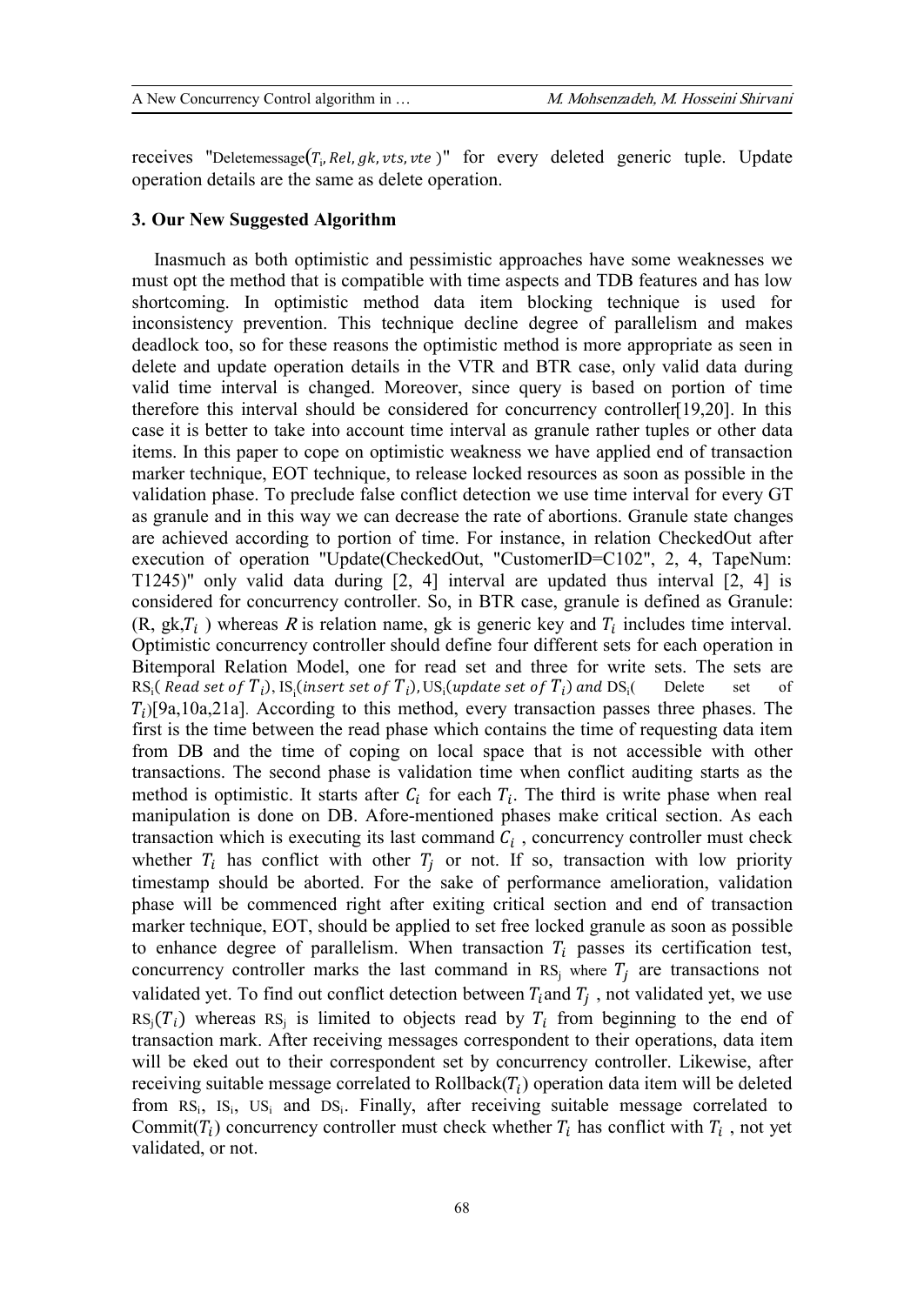#### *3.1 Proof of Conflict Recognition*

To prove the conflict detection, formal technique is needed and it is serializable theory [1]. Assume for each transaction  $T_i$ , algorithm constructs set of operation  $O_i$ . There are four operations on granule x like Read:  $R_i(x)$ , Insert:  $I_i(x)$ , Delete:  $D_i(x)$ , Update:  $U_i(x)$  and end of transaction operations either Commit:  $C_i$  or Rollback:  $R_i$ . Moreover, transaction operations belong to partial order  $(T_i, \leq_i)$  so that :

- 1.  $T_i \subseteq O_i$ ; that is, all the execution operations should be considered.
- 2.  $R_i \in T_i$  iff  $C_i \notin T_i$ ; that is,  $T_i$  contains either  $R_i$  or  $C_i$ .
- 3. If  $t \in \{C_i, R_i\}$  then for each  $O_i \in T_i$  then  $O_i \leq_i t$ .

4. If there is conflict between  $O_j$  and  $O_k$  then either  $O_j(x) < i O_k(x)$  or  $O_k(x) < i \ O_j(x)$ .

If  $T = \{T_1, T_2, ..., T_n\}$  is the set of all transactions and *H* is a complete history on *T* then *H* is partial order  $\lt_h$  that is :

- 1.  $H = \cup_{i}^{U}$
- 2.  $\leq_H \supseteq \bigcup_{i=1}^{L=n} \leq_H$
- 3. For each two conflicting operations p,  $q \in H$  either  $p \lt_H q$  or  $q \lt_H p$ .

Suppose that  $T_i$  and  $T_j$  are separate transactions which access to common resource concurrently and  $T_i$  is high priority in contrast to  $T_j$  (TS( $T_i$ )  $\leq$  TS( $T_j$ ) ). Only conditions in  $D_i \setminus R_j$ ,  $D_i \setminus U_j$ ,  $U_i \setminus R_j$  and  $I_i \setminus I_j$  can constitute conflict situation [R].

*Claim:* Assume  $p_i$  and  $q_j$  that can be update and delete with *TS*( $p_i(x)$ )  $\leq$ *TS*( $q_j(x)$ ) and have conflict on common data item x. To guarantee for keeping consistency when concurrency controller receives message correlated to operation  $p_i$  it should be checked intersection between specified operation set and operation set related with all operations pertained to  $T_i$ , not to be validated, that have conflict with  $T_i$  whether intersection is empty or not. If any, the transaction with low priority must be aborted. For instance, if  $p_i(x)$  is delete on data item x and  $q_j(x)$  is update on x, whenever concurrency controller is checking valid phase for  $T_i$  when  $T_j$  is not validated yet and has conflict with  $T_i$  too then  $DS_i \cap US_j = \phi$ should be checked. If it is true then soundness is guaranteed otherwise transaction  $T_i$ , with low priority, has to be aborted.

*Proof***:** Let  $T_i$  be a transaction to be validated and  $T_i$  is not validated yet whereas  $DS_i \cap US_j \neq \emptyset$  and  $H_s$  is a complete history of transactions and is serial too that is all operations of  $T_i$ , that have conflict with operations of  $T_j$ , are before all operations of  $T_j$ . A commited history of*H*, which all active and aborted transactions to be neglected nominated *C(H)*, is serializable if it is equivalent to  $H_s(C(H))$ . Note that  $T_i$  is the first transaction to be validated and  $T_j$  is not still aborted. For each operations  $p_i \in T_i$  and  $q_j \in T_j$  in conflict if  $p_i \lt_{H} q_j$ then  $p_i \lt_{C(H)} q_j$ . As operations in  $D_i$  and  $U_j$  are in conflict and  $T_i$  should be validated sooner then we must have  $D_i \lt_{C(H)} U_j$ . The last point implies  $U_j$  is executed sooner than  $D_i$  because it was assumed that  $D_i$  is not validated until right now therefore  $U_i \lt_{C(H)} D_i$  whereas it is apparent contradiction that is, serializable graph is not acyclic and the history is not serializable. Consequently, the intersection of  $DS_i$  and  $US_j$  has to be empty[21,22].

Our proposed algorithm is Optimistic ConcurrencyController,Optimistic CC in short, receives messages accordance to operation and react appropriately. It is presented with details in pascal pseudo code. Moreover, this algorithm guaranteesto be serializable, consistent and validated. Mocros*RDM, ISM, DLM, UDM, RBM* and *CMM*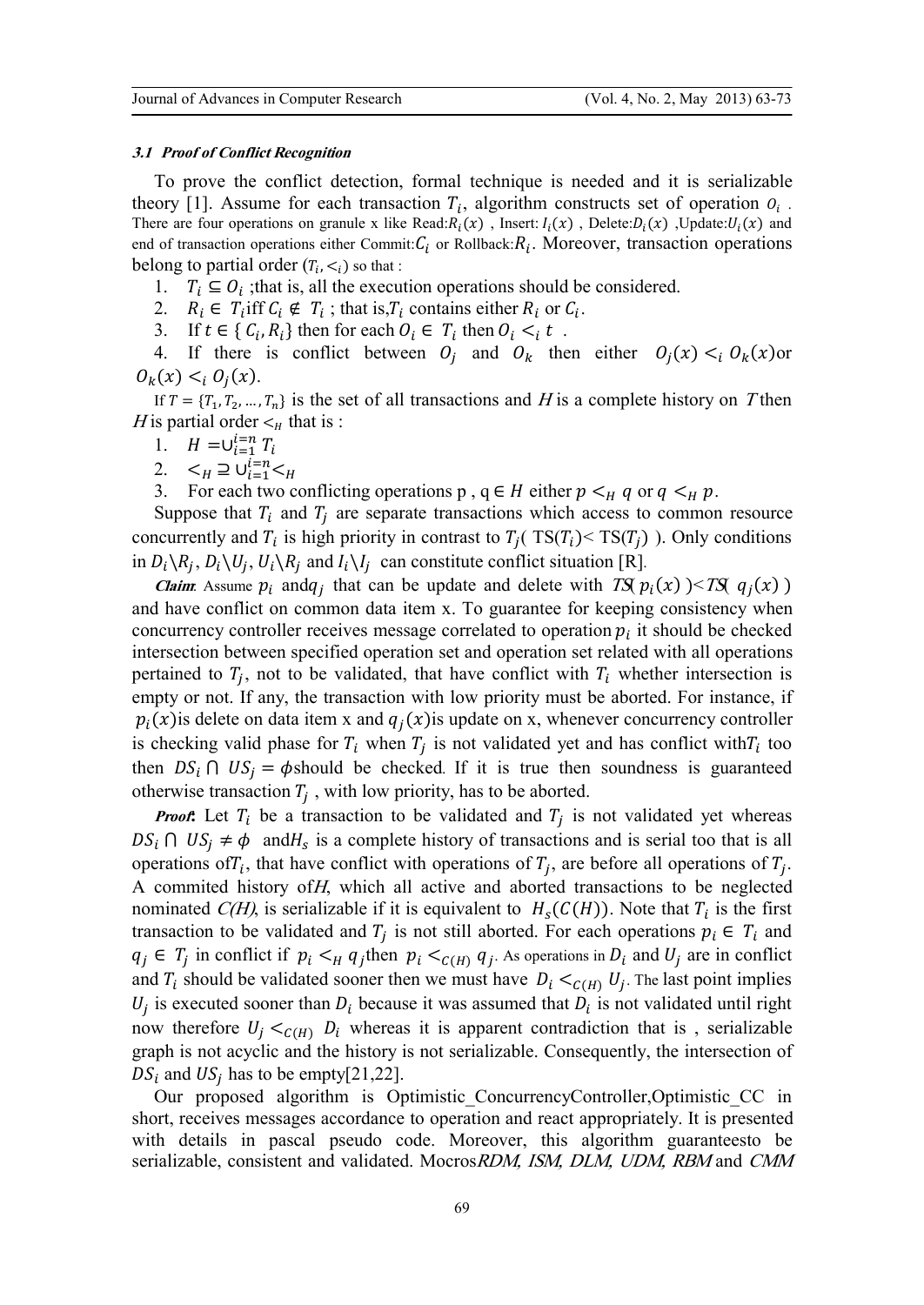are messages for Read, Insert, Delete, Update, Rollback and Commitoperations respectively. The functions that have term "EkeOut" in the first of them during calling the function eke out data item to the relevant set of operation. For example, when function EkeOutRead( $T_i$ , Granule ); is called then during the execution data item granule will be eked out to RS<sub>i</sub>set. Moreover, Rollback( $T_i$ ) deletes all data items from all sets and Commit( $T_i$ ) does validation phase of  $T_i$ [21]. Procedure Commit $(T_i)$ Procedure Optimistc\_Concurrency Controller and sub procedures are shown below:

ProcedureOptimistic\_Concurrency Controller; Begin While there is more messageDo ReceiveMessage; Case Message of RDM: ReadMessage  $(T_i, Gramule);$  $EkeOutRead(T_i, Granule);$ ISM:InsertMessage( $T_i$ , Granule);  $EkeOutInsert(T_i, Granule);$  $DLM:DeleteMessage(T_i, Granule);$  $EkeOutDelete(T_i, Granule);$ UDM:UpdateMessage $(T_i,$  Granule);  $E$ keOutUpdate( $T_i$ , Granule);  $RBM:RollbackMessage(T_i);$  $Rollback(T_i);$  $CMM:CommitMessage (T_i);$ Commit $(T_i)$ ; End{Case} End{While} End; { Optimistic  $CC$  } Procedure Commit $(T_i)$ ; Begin Validation( $T_i$ ); Convert the state of  $T_i$  from Active to Commited; Add  $T_i$  to commited list; Drop  $T_i$  from Active list; End;{ Commit } Procedure Validation( $T_i$ ) Begin Send "Ok Message" to transaction manager; (\* It is used to distribute the writings on DB  $^*$ ) Debut for critical section of  $T_i$ .  $j :=$  timestamp of the next transaction immediately arriving after  $T_i$ . While  $i \diamond$  "!" Do Add the macro "EOT<sub>i</sub>" to  $RS_j$ ,  $US_j$  and  $IS_j$ . j := timestamp of the next transaction immediately arriving after  $T_j$ .  $End\{While\}$ Send an appropriate message to transaction manager

(\* This message indicates the end of critical section for  $T_i$  provided all  $T_i$  writings on DB are achieved. \*)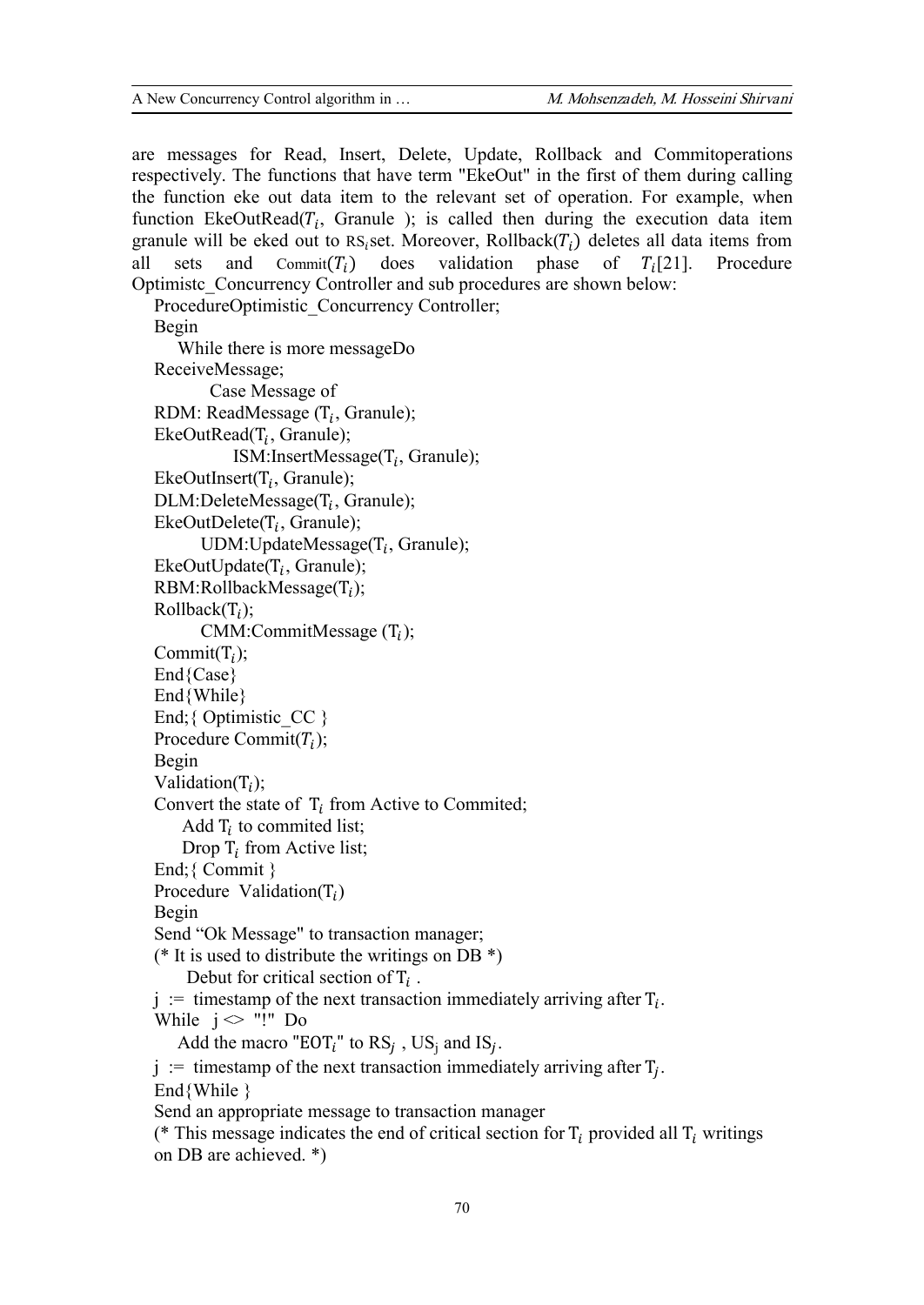$j :=$  timestamp of the next transaction immediately arriving after  $T_i$ . While  $i \diamond$  "!" Do If(  $\text{Conflict}(T_i, T_j)$  is True) Then Delete all items from o  $RS_j$ ,  $US_j$ ,  $DS_j$  and  $IS_j$ . Send abort command  $a_j$  for  $T_j$  to transaction manager and re-execute  $T_j$ .  $End{If}$  $j :=$  timestamp of the next transaction immediately arriving after  $T_j$ . End{While } End{ Validation } Function Conflict( $T_i$ ,  $T_j$ ): Boolean; Begin OutCome:= False; (\*  $XS_j(T_i)$  contains the objects manipulated by T<sub>j</sub> until EOT<sub>i</sub> \*) If  $(DS_i \cap RS_i(T_i) \neq \phi)$  OR  $(DS_i \cap US_j(T_i) \neq \phi)$  OR  $( US_i \cap RS_j(T_i) \neq \phi)$  OR  $\left( IS_{i} \cap IS_{j}(T_{i}) \neq \phi \right)$  OR  $(IS_i \cap RS_j(T_i) \neq \phi)$  then OutCome := True; EndIf; Conflict :=OutCome; End:

## **4. Performance Assessment OfOptimistic\_CC Versus 2PL-pessimistic**

To evaluate our suggested algorithm versus pervasive and standard pessimistic 2PL that is being used in existing DBMS applications, we should define our experimental data structure[23]. Our proposed data structure and value range is brought on figure4.

| <b>Arrival Rate</b>                                      | DB location<br>item I<br>Data<br>frequency |                                      | Transaction  <br>size   | Read size   | Write size I | R/W ratio      |  |
|----------------------------------------------------------|--------------------------------------------|--------------------------------------|-------------------------|-------------|--------------|----------------|--|
| <b>20</b><br>Per<br>tr.<br>sec.<br>To 50 tr. Per<br>sec. | 1000 items                                 | <b>RAM</b><br>to<br><b>Hard Disk</b> | I 5<br>to<br>operations | 10 2 to 100 | 1 to 50      | $0.2$ to $0.5$ |  |

#### *Figure4. Experimental data structure*

Arrival time is the rate of transaction execution from transaction manager and data item frequency is the number of data item in DB and R/W ratio is a proportion of read operations in contrast to write operations. For example, if  $T_i$  contains five operations and one of them is Read and the rest are Write then R/W ratio is 0.2. To simulate exact execution, we consider three events working on hard disk DB and the rate of events will be increased gradually to reach stable results. Figure5 illustrates three events.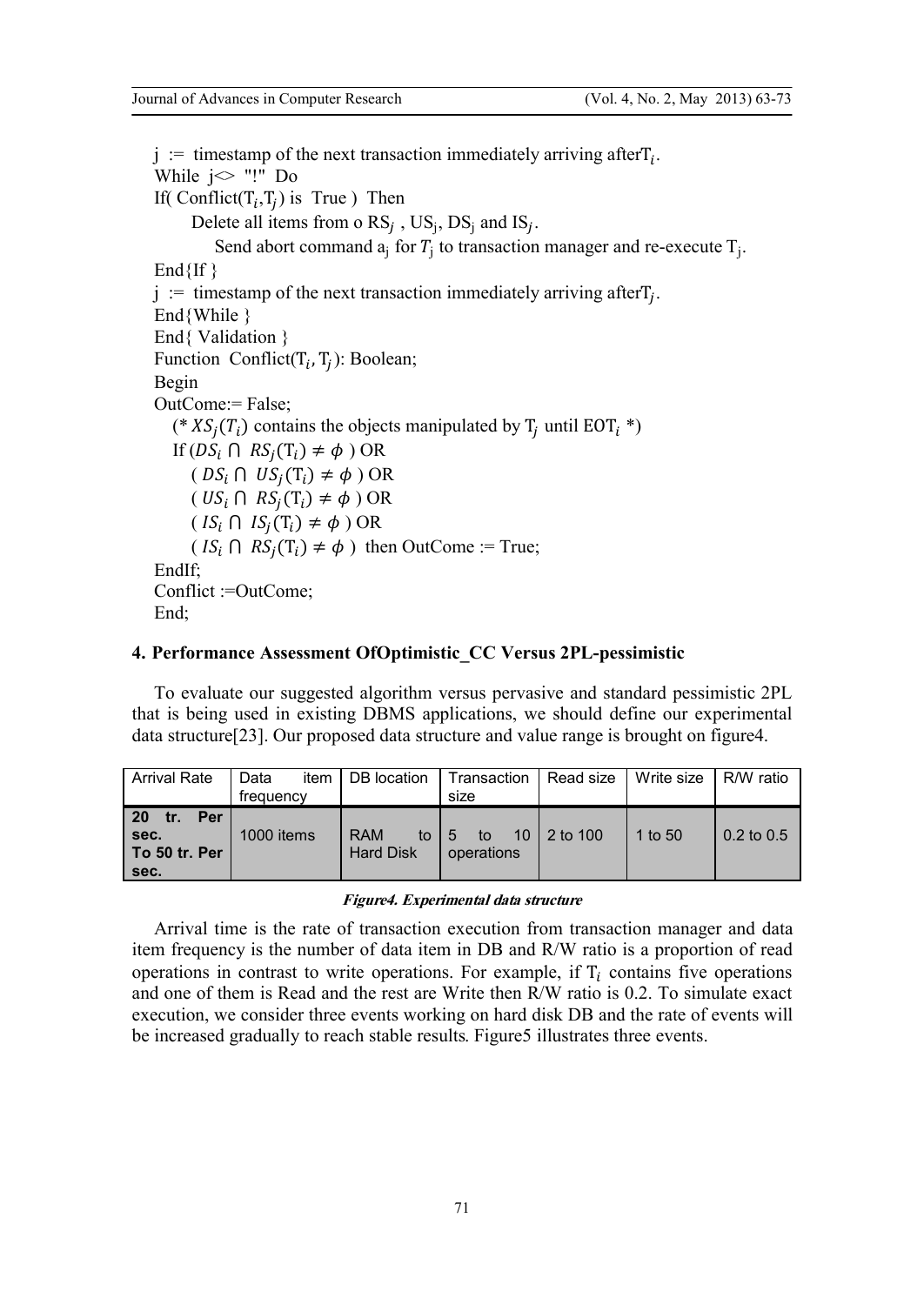| Events             | Arrival rate  | Mean Read Size | Mean Write Size |
|--------------------|---------------|----------------|-----------------|
| Event <sub>1</sub> | 20 tr./sec.   | 20             | 10              |
| Event <sub>2</sub> | $40$ tr./sec. | 25             | 15              |
| Event <sub>3</sub> | 50 tr./sec.   | 30             | 20              |

#### *Figure5. Events for DB on Disk*

Figure6 depicts outcome of two executions Optimistic CC as our suggestion and 2PL-Pessimistic working on data item of Figure1 in BTR case when it reaches to stable point, i.e., event3. The result shows that with increasing the rate of transactions and R/W ratio the execution time in 2PL-pessimistic is approximately growing exponentially, but execution in Optimistic\_CC is almost rising linearly.

| Metric/Algorithm                          |                                                           | <b>2PL-Pessimistic</b> |    |       |       | <b>Optimistic CC</b> |  |        |     |          |     |
|-------------------------------------------|-----------------------------------------------------------|------------------------|----|-------|-------|----------------------|--|--------|-----|----------|-----|
| <b>Number</b><br>transactions<br>makes    | οf<br>that 2                                              |                        |    | 4 6 8 |       |                      |  | 10 2 4 | 6 8 |          | 10. |
| multiprogramming<br><b>Execution Time</b> |                                                           | 5                      | 10 | 50    | - 120 | 500 5                |  | 10 L   |     | 15 25 30 |     |
|                                           | Figure6. Execution time regarding to event3(stable point) |                        |    |       |       |                      |  |        |     |          |     |

## **5. Conclusion**

An Optimistic Concurrency Controller procedure has been applied accordance to time aspects and temporal database properties containing time referenced data. Moreover, it has been proved that the new algorithm guarantees to be serializable, consistent and validated and detects conflicts in validation phase as soon as possible and releases locked resources by using EOT marker techniques and enhances parallelism by considering time interval as granule rather tuples. Although 2PL-pessimistic uses locking resources technique and our optimistic version uses abortion technique, but result implies that according to low rate of abortion in optimistic method, our Optimistic \_CC has high performance. The next generation algorithm must have good trade off provided these algorithms opt suitable granule size and detect conflicts as soon as possible.

### **6. References**

- [1] P. A. Bernstein, V. Hadzilacos, and N. Goodman, (1987) "Concurrency control and recovery in BDS", *ADDISON-WESLEY Edition*.
- [2] A.Makani and R.Bouaziz, (2010) "Concurrency Control For Temporal Database",The International Journal of Database Management Systems(IJDMS),2(1)
- [3] C. S. Jensen, & al., (1998) "The Consensus Glossary of Temporal Database Concepts"-February 1998 Version, O.Etzion, S.Jajodia, S.Sripada, (Eds.), Temporal Databases––Research and Practice,*Lecture Notes in Computer Science*, Vol. 1399, Springer-Verlag, Berlin, pp. 367– 405.
- [4] C. Zaniolo, S. Ceri, C. Faloutsos, R. T. Snodgrass, V. S. Subrahmanian, and R. Zicari. *Advanced Database Systems*.Morgan Kaufmann Publishers 1997.
- [5] S. Abiteboul, R. Hull, and V. Vianu.*Foundations of Databases*. Addison-Wesley 1995.
- [6] J. Celko. *Joe Celko'<sup>s</sup> Data and Databases: Concepts in Practice*. MorganKaufman Publishers 1999.